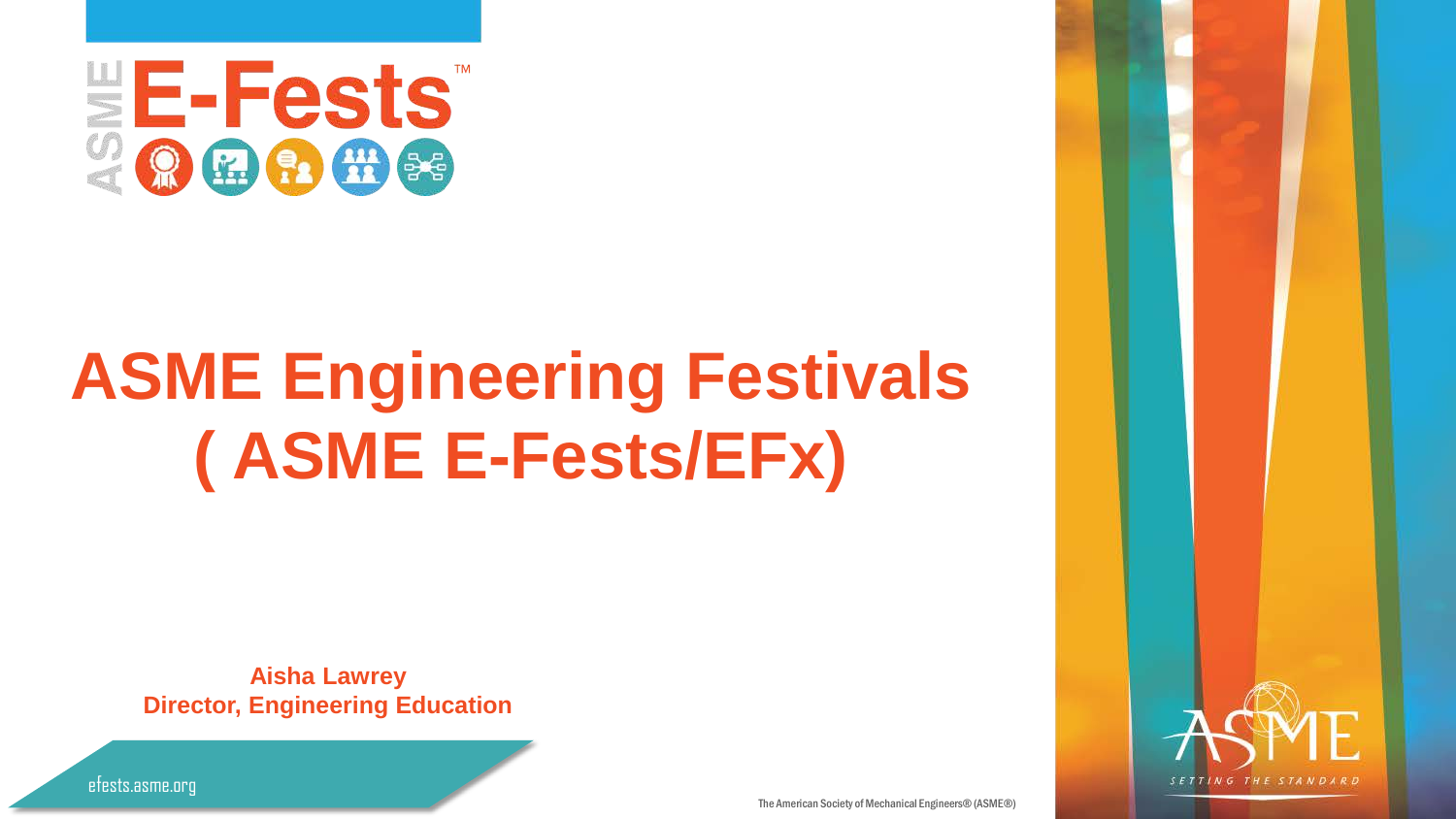

**"The level of talent and creativity demonstrated by E-Fest student attendees has been awesome. You rarely get the exposure and one-on-one engagement with students that the ASME E-Fests provide." –** *E-Fest Platinum Sponsor Siemens*

- $\checkmark$  "Go to" events for engineering students looking to gain a foothold on their professional options and chart a focused career path
- $\checkmark$  A platform to showcase their innovation skills
- $\checkmark$  An opportunity to build an international network of fellow students and industry thought leaders.



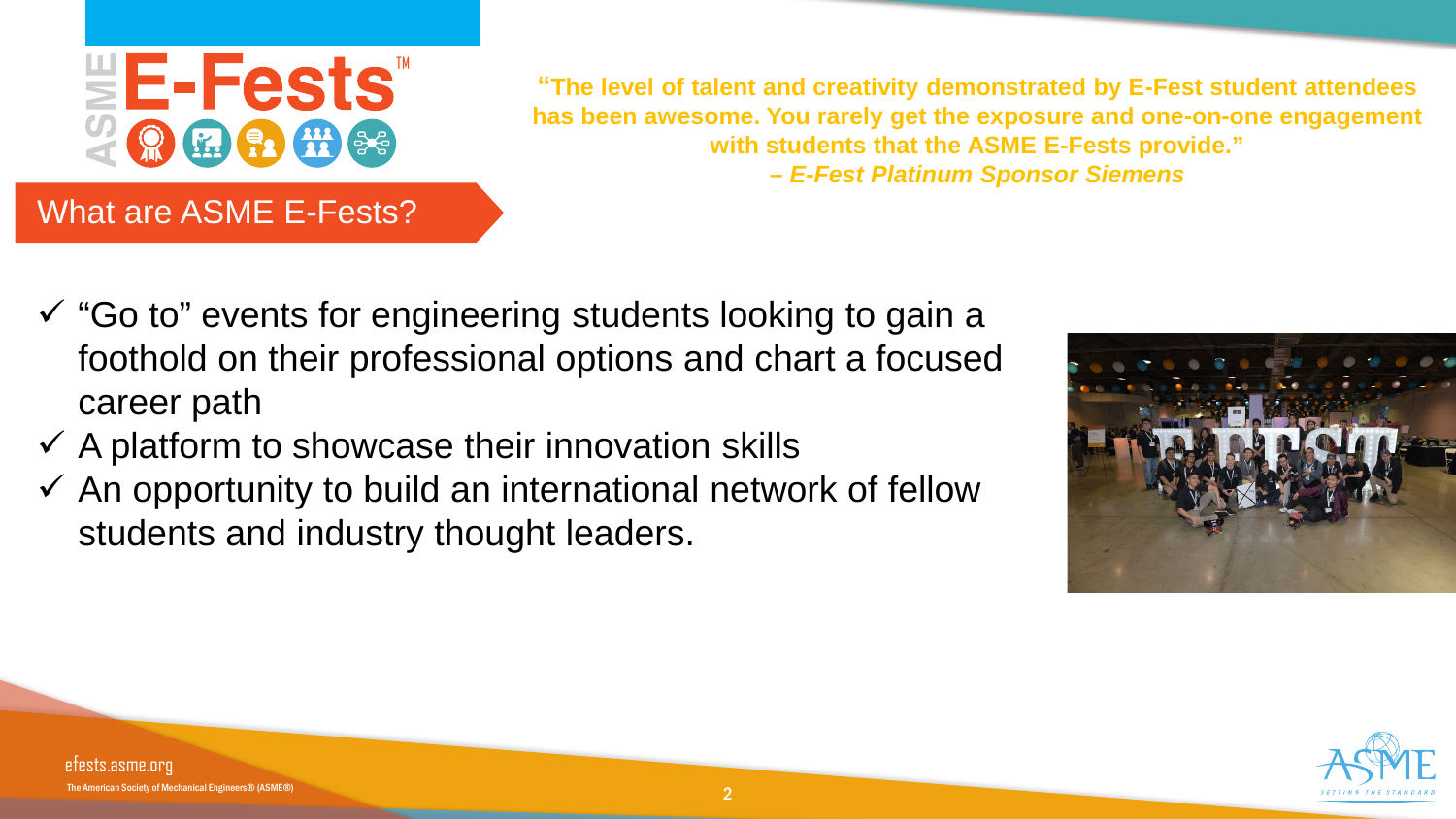

#### **"I traveled 1600 km to get here by train; it took me 33 hours." –** *E-Fest student attendee*

#### What Happens at ASME E-Fests?

Over the course of three-days and two-nights, students have the opportunity to:

- **Innovate**: hear from inspiring luminaries, attend career & professional development workshops, interact with sponsors & exhibitors
- **Create**: via social impact activities, impromptu design challenges
- **Compete:** Student Design Competition, Human Powered Vehicle Challenge, Innovative Additive Manufacturing 3D Competition, & Old Guard oral & poster, and much more!
- And celebrate!: meet new peers, network, and most of all….have fun!





efests.asme.org ican Society of Mechanical Engineers® (ASME®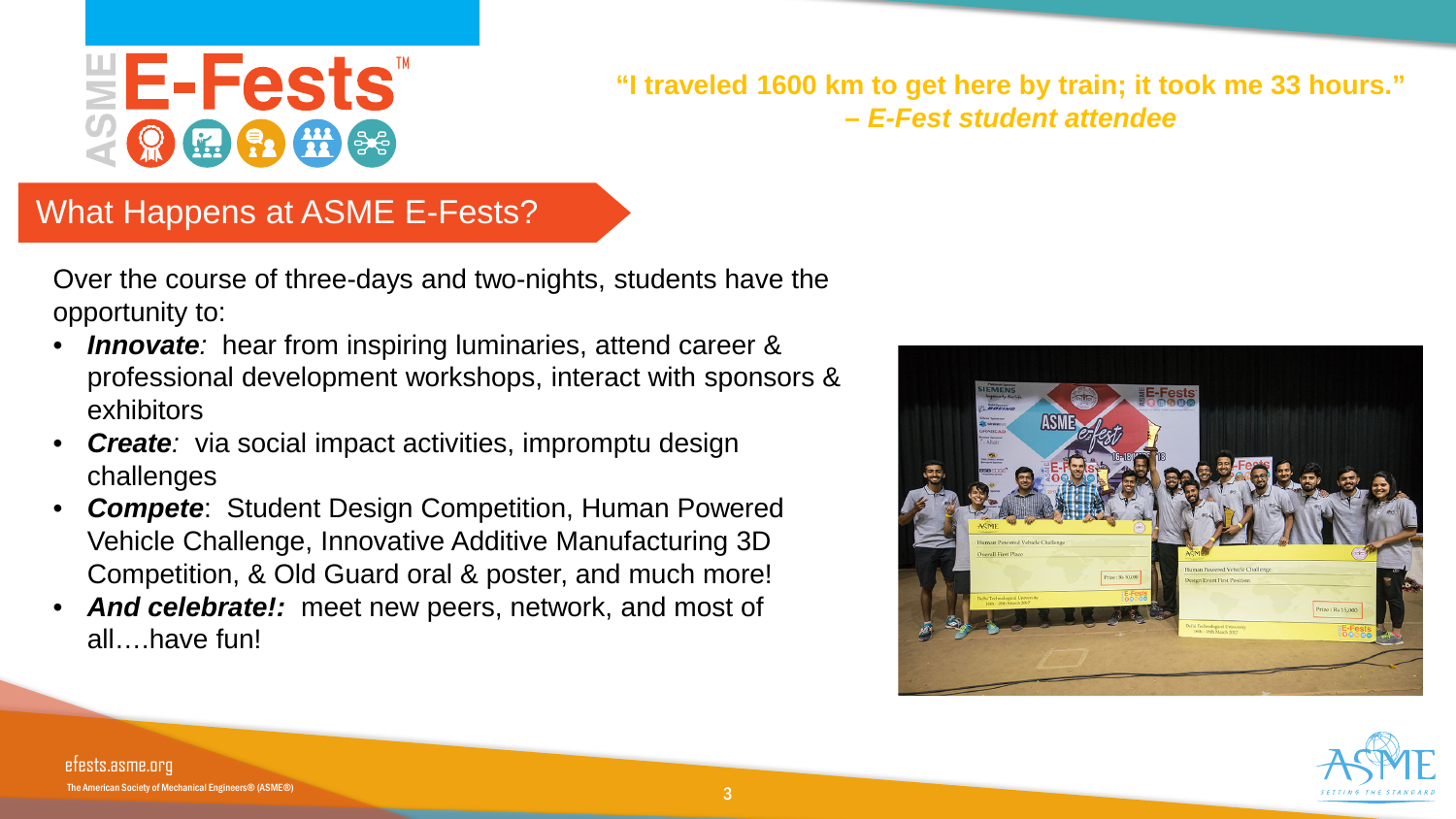

### 2018 ASME E-Fests

**E-Fest Asia Pacific (Delhi Technological University; Delhi, India)** 1,150 students

**E-Fest West (Fairplex; Pomona, CA)** 630 students from the US and 3 other countries

**E-Fest East (Penn State; State College, PA)** 880 students from the US and 10 other countries

**E-Fest South America (UFRJ; Rio de Janeiro, Brazil)** 504 students from Brazil and 8 other countries





efests.asme.org rican Society of Mechanical Engineers® (ASME®)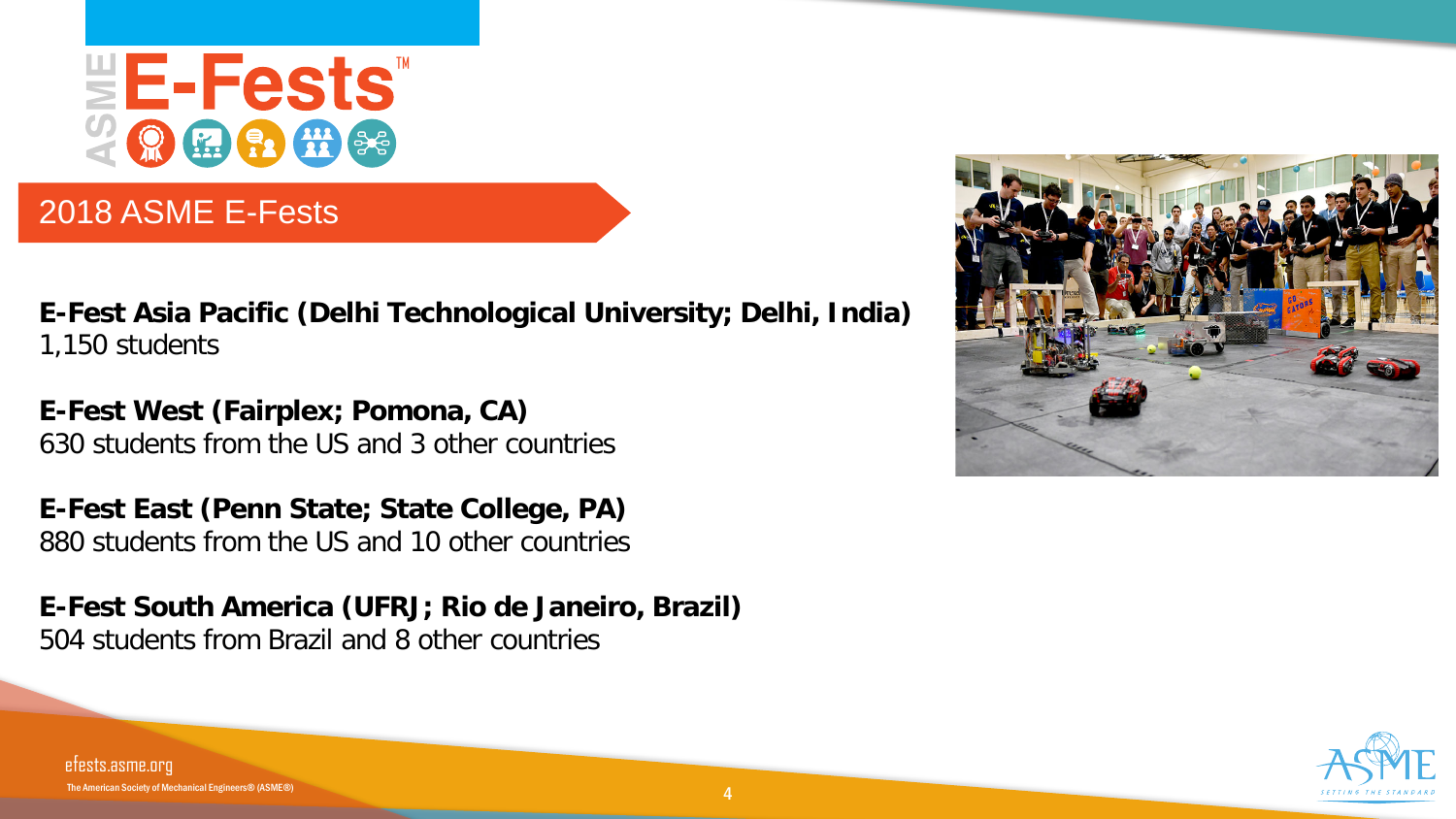

#### 2019 ASME E-Fests

**E-Fest Asia Pacific (Vellore Institute of Technology; Vellore, India)** Feb. 1-3, 2019

**E-Fest West (Fairplex; Pomona, CA)** March 15-17, 2019

**E-Fest North (Michigan State University; East Lansing, MI)** April 5-7, 2019

**E-Fest South America (PUCP; Lima, Peru)** August 8-10, 2019





efests.asme.org The American Society of Mechanical Engineers® (ASME®)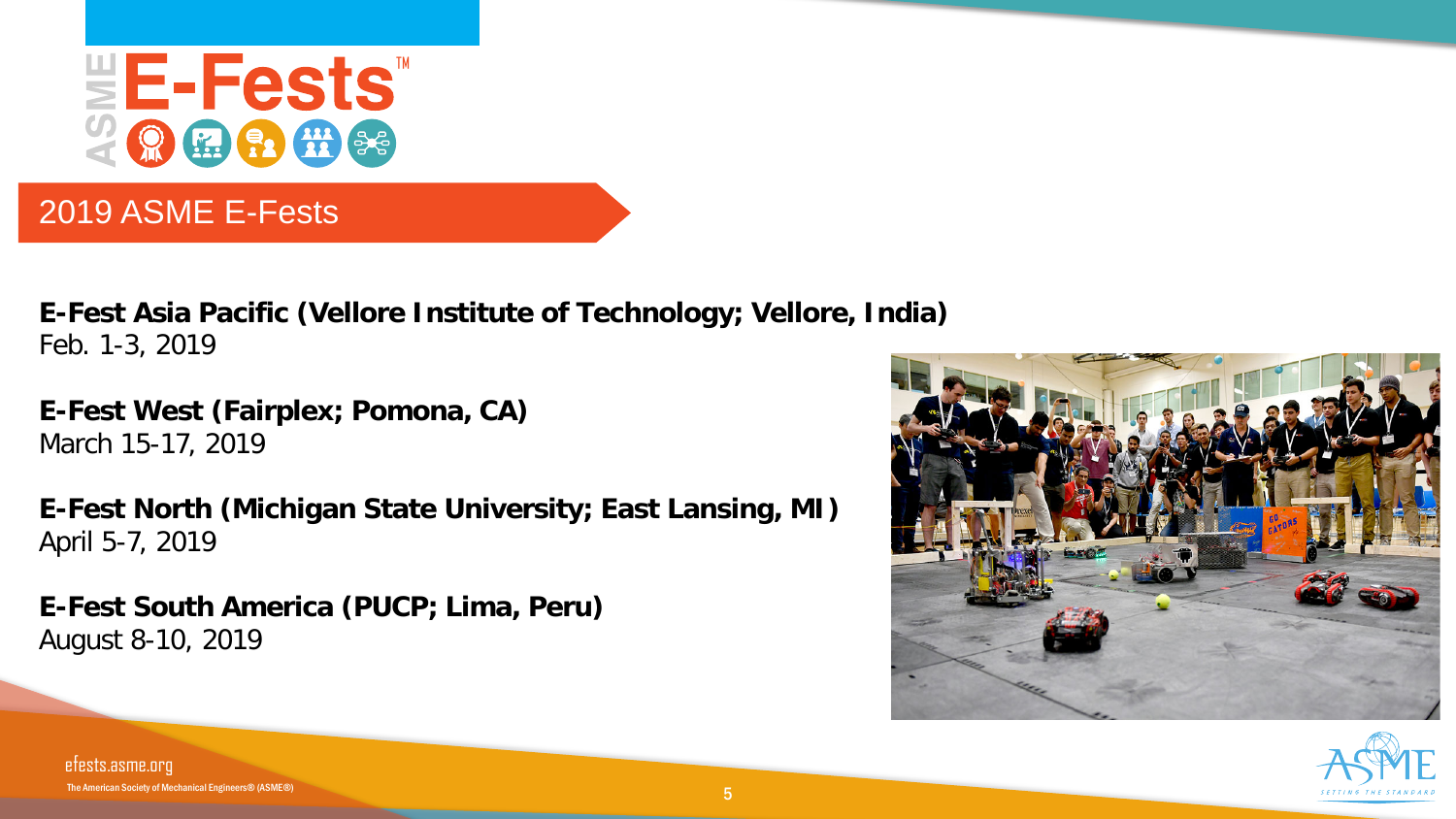

## What's an EFx?

- ASME EFx is intended to be a low-cost, low-overhead complementary program to ASME E-Fests.
- ASME EFX's are locally organized, single day events with the aim of raising ASME awareness, membership and interest in student programs.
- At it's core EFx is about engaging our members. ASME Student Sections are the core participants and hosts. As this program scales we envision Early Career Engineers playing a large role in helping organizing these events all over the world.





efests.asme.org/efx The American Society of Mechanical Engineers® (ASME®)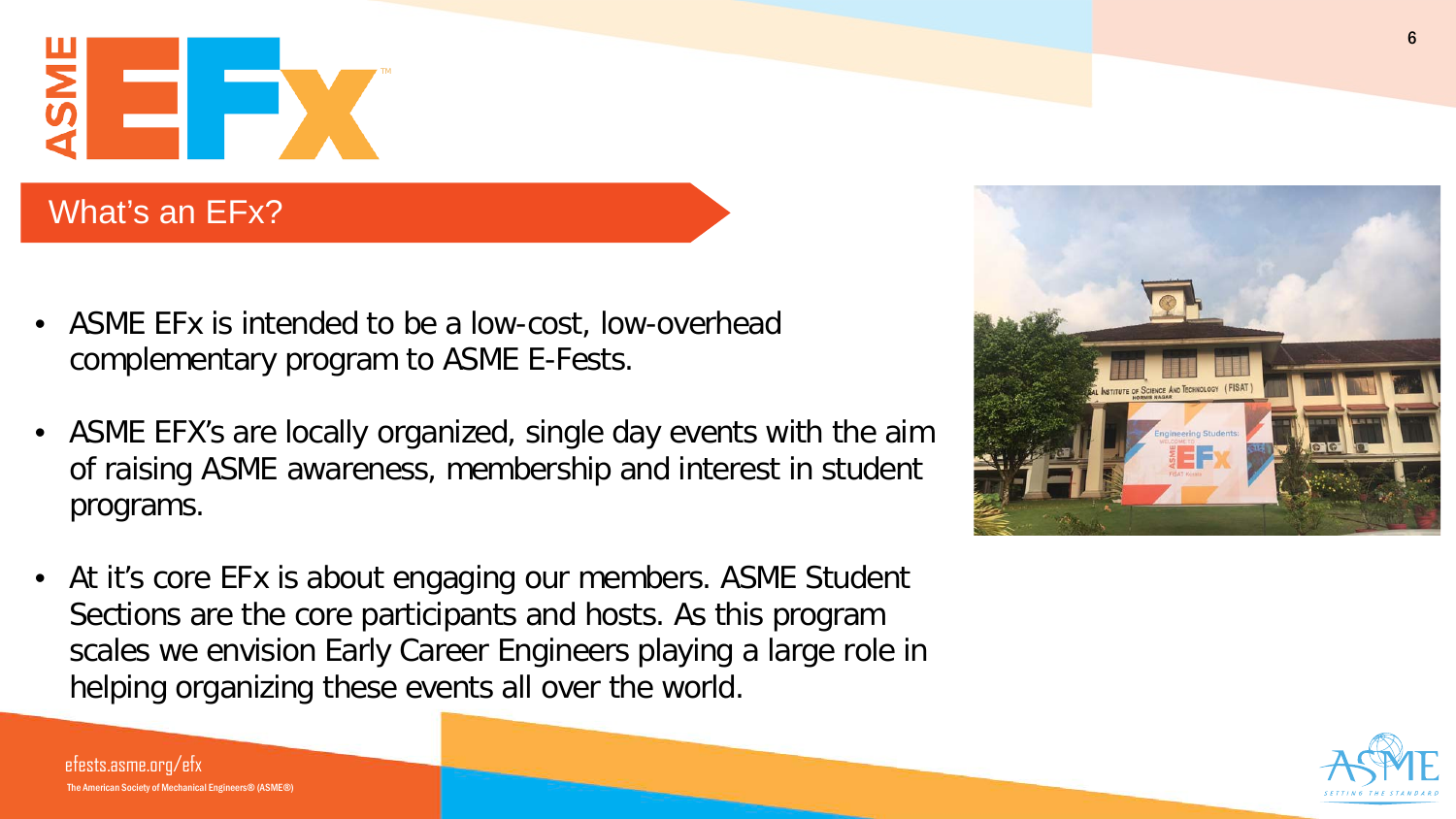

## Why ASME EFx Events?

- $\checkmark$  ASME EFx events are the "voice of our student customer" they are collaboratively produced & programmed to provide maximum student impact
- $\checkmark$  ASME EFx events have the potential to provide unique sponsorship opportunities to connect local employers to local talent or for global employers to source talent around the world through global sponsorships
- $\checkmark$  ASME EFx events are flexible, low-cost, locally organized events
- $\checkmark$  ASME EFx events offer an engagement opportunity for student sections and provide customizable ASME-branded programming for student sections; they have the potential to become a "signature" event run by a student section
- $\checkmark$  ASME EFx events have the potential to engage professional sections and volunteers as judges, mentors, employee representatives, and membership ambassadors
- $\checkmark$  ASME EFx events are impactful student experiences and have the potential to serve as a content distribution platform for many other parts of ASME to reach Students.



efests.asme.org/efx n Society of Mechanical Engineers® (ASME®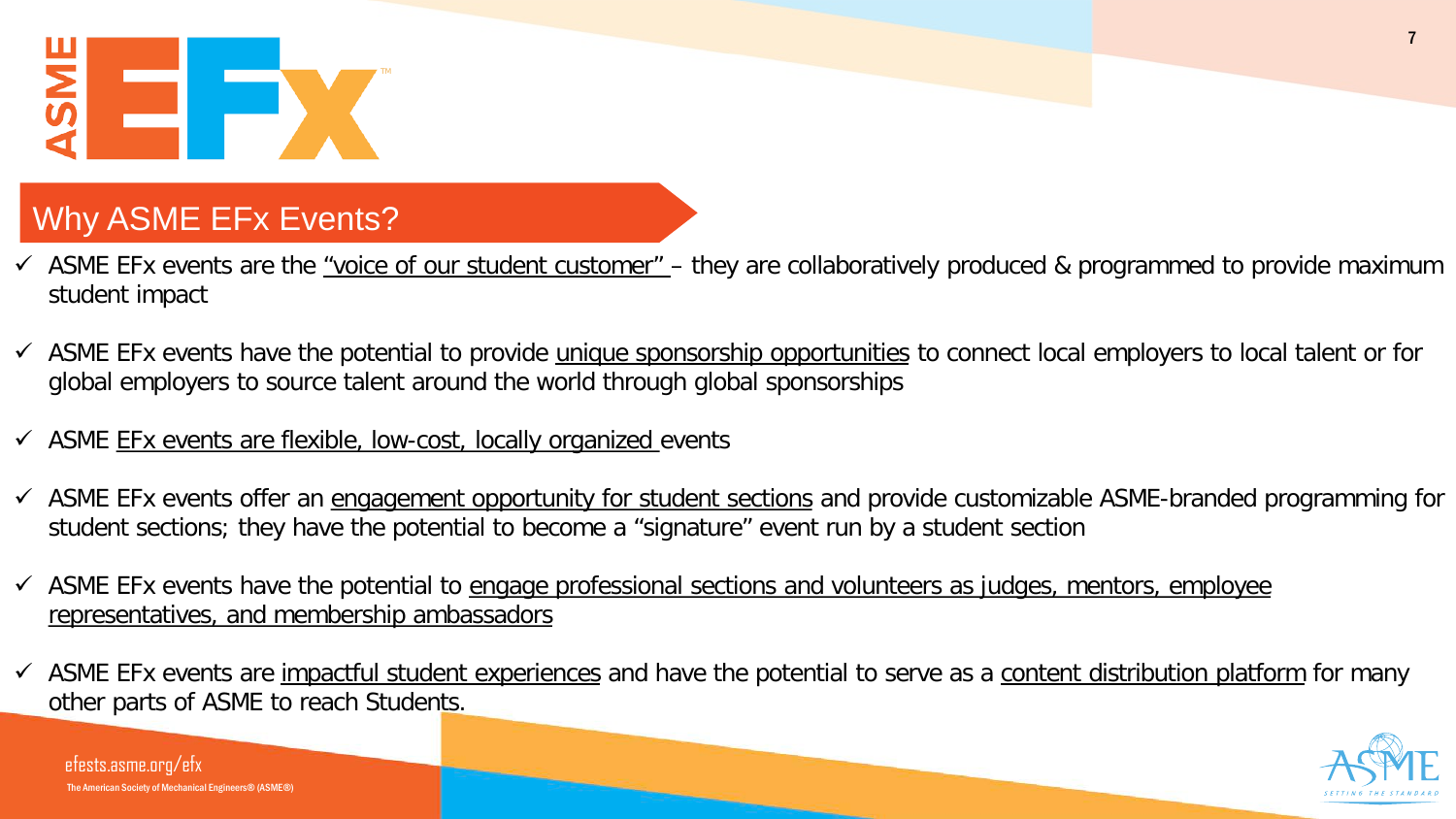

### 2018 EFx Pilot Events

- 7 events in India
- 1 event in Mexico
- Over 2700 student attendees
- Over 800 new ASME student members
- 140 universities represented
- 9 new student sections
- 3-4 additional events in the US and internationally being vetted





efests.asme.org/efx rican Society of Mechanical Engineers® (ASME®